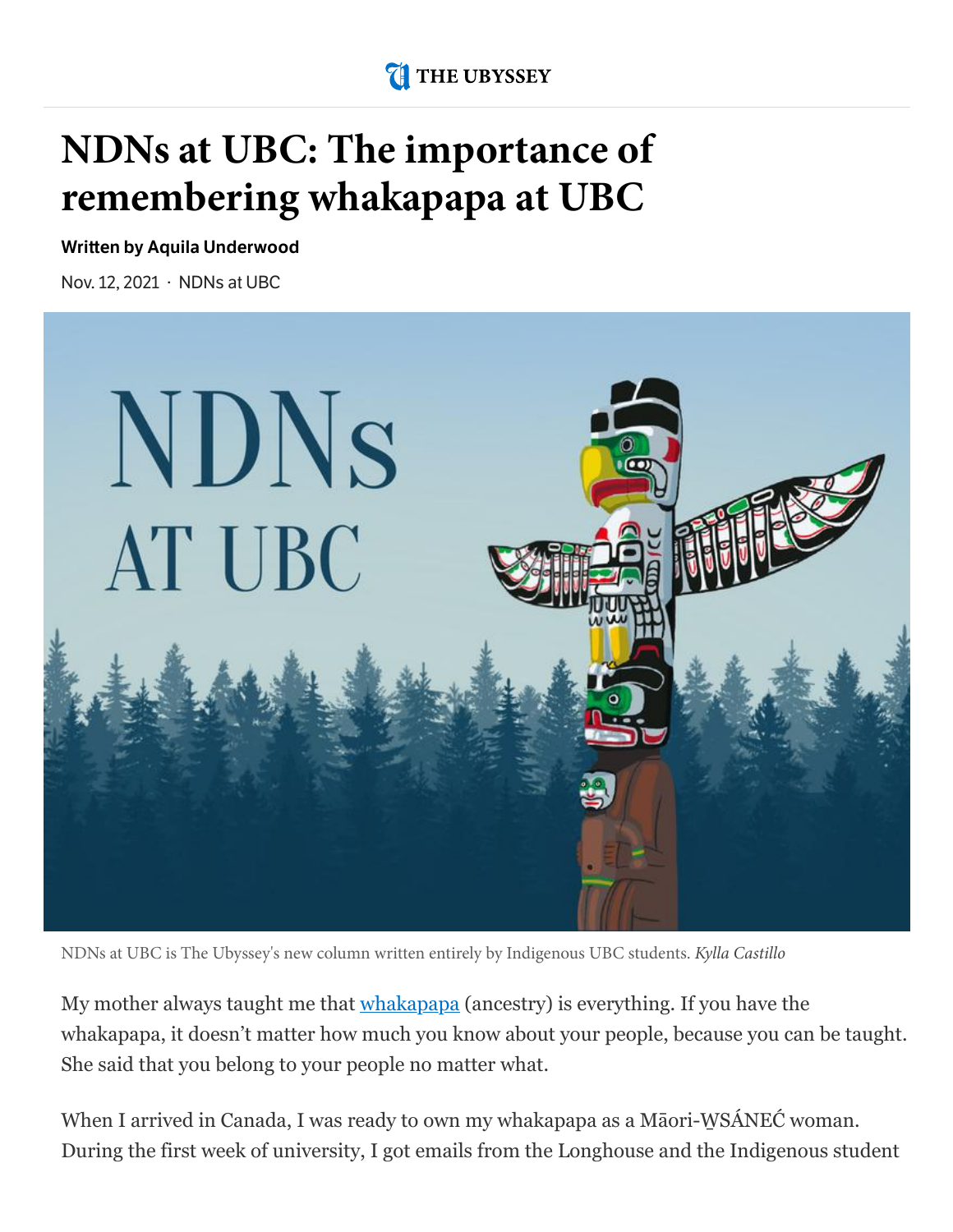#### orientation and planned to attend every event I could. I was excited to report back to my older  $\mathbf w$  mass studied was studied was to learn that all she was found was found was found was found was found was found was found was found was found was found was found was found was found was found was found was found was

about our other side.

For my first event I excitedly  $-$  or maybe nervously  $-$  went to learn how to bead in the Longhouse. I went, palms sweating and breaths shallow, and introduced myself to everyone. Every person I met was lovely, but my nerves stopped me from interacting like I wanted to. I couldn't help asking myself if I was allowed to be there, despite quite literally being a "status Indian."

I felt isolated because I was scared that someone would tell me I wasn't Indigenous enough, or that they'd realize that I didn't know anything about my W̱SÁNEĆ side and tell me to leave, or that they'd ask why I didn't know my biological father or family even though they only lived on the Island.

At the end of the event, I got up, thanking the person who helped me to haphazardly string some beads along a string (which looked nothing like the earrings my sister makes for me), and left the Longhouse to head back to my room. I was so happy to have gone to the event. I called my family and showed them my beading, and told them about the cool people I met and how I was allowed to go to the Longhouse whenever I wanted. I could even use the kitchen! This was a pretty rare commodity for me as a first-year living on campus.

After a few days of thinking, my terror of the unknown came back and I did not end up returning to the Longhouse despite its tempting kitchen. I was scared of the fact that everyone I met seemed to understand their identities. I couldn't comprehend how they could do it. I have always grown up with one side of my family that I know (my mother's Māori side) and one that I don't (my biological father's W̱SÁNEĆ side).

I never see my biological father; he wasn't a great person and because of this I grew up with only my mother and her family in New Zealand. I feel confident in my Māori side because I have always had my mother's support, but because I have no W̱SÁNEĆ guardian to help me I have become too scared to get involved in the community as time has passed.

I was, and still am, scared of messing up. When you think about it, it's funny to think that you can mess up being your own ethnicity, but it's a feeling that I'm sure many people who grew up separated from their culture know well.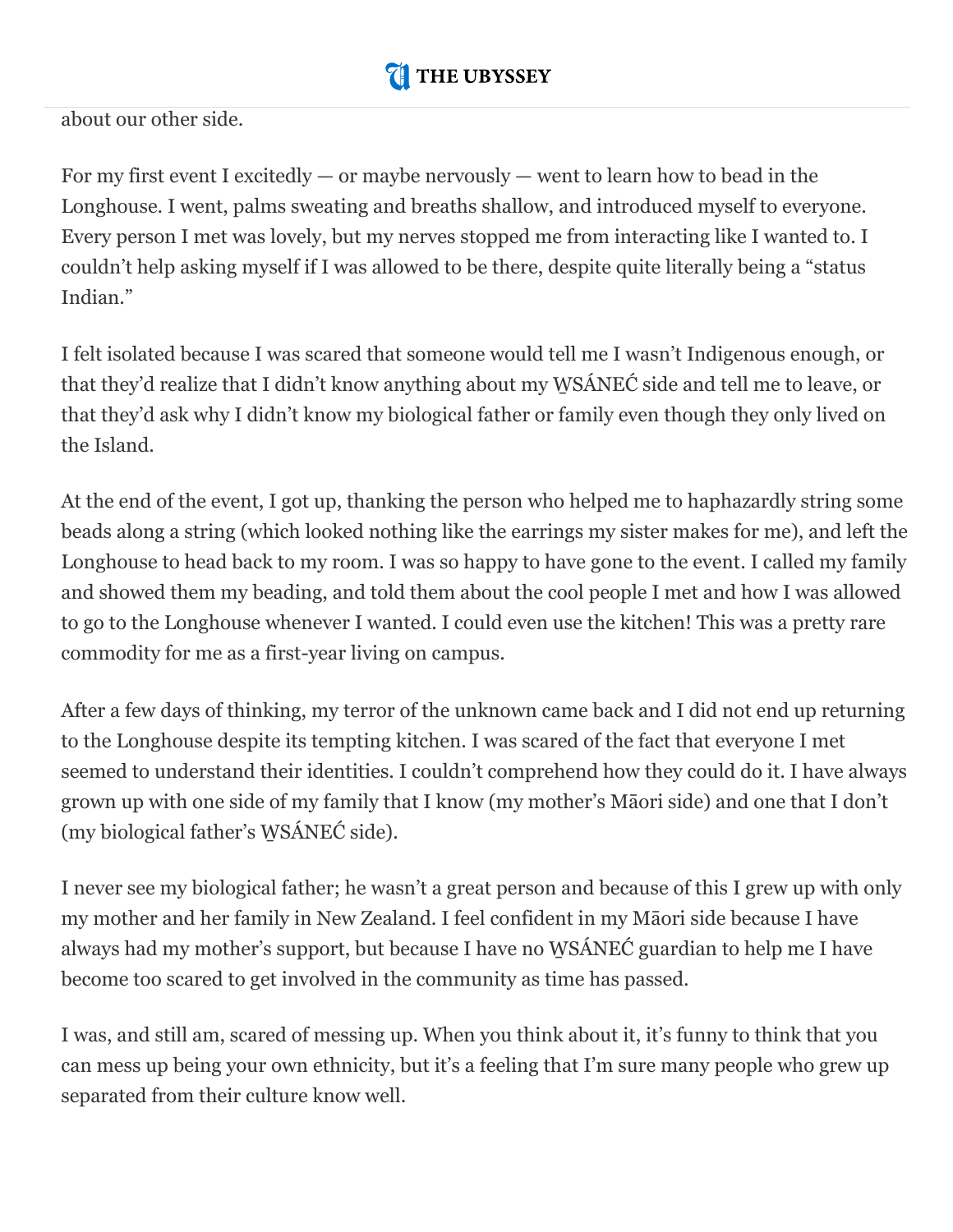#### $\mathcal{L}$  feels like there is a password to get into a secret club, and you friend was supposed to text your friend was supposed to text your friend was supposed to text your friend was supposed to text your friend was sup  $\mathbf u$  interved then  $\mathbf u$

Googling whether non-Indigenous people are allowed to call Indigenous people Indians, because your new friend just did and you didn't *vibe* with it. Mentally, I have been stuck there for a while — outside the Cool Indigenous Kids' Club, Googling my own culture.

Swamped with work and midterms and calling family and keeping friends happy, I have ignored this imaginary club I'm currently waiting outside, hoping that maybe I'll magically teleport inside.

Realistically, I know this won't happen despite how much I hope it will. I know that instead of waiting for my friend to text me the password, I'll have to find it for myself. Maybe along the way I'll find a friend to join me in my hunt, or maybe someone will take pity on me and give me a hint.

No matter what happens, I will remember that I have the whakapapa to get into the club, even if I feel like I don't. Maybe after the search I won't need a password and instead I can tell the people at the door about my grandmother's time at residential school, and how the cultural genocide of my people almost worked and now there's almost no one who speaks our language anymore. At the end of the day, the fact that I have no connection to my culture has unfortunately become an aspect of my culture.

*Aquila Underwood is a first-year student planning to major in political science and First Nations and Indigenous Studies. She was born in Canada but raised in New Zealand and is Ngāti Tūwharetoa, Te Āti Awa and W̱SÁNEĆ.*

*This is the inaugural article of* NDNs at UBC, *an open-form column written by Indigenous UBC students. If you're interested in getting involved, submit pitches or completed articles to* opinion@ubyssey.ca!